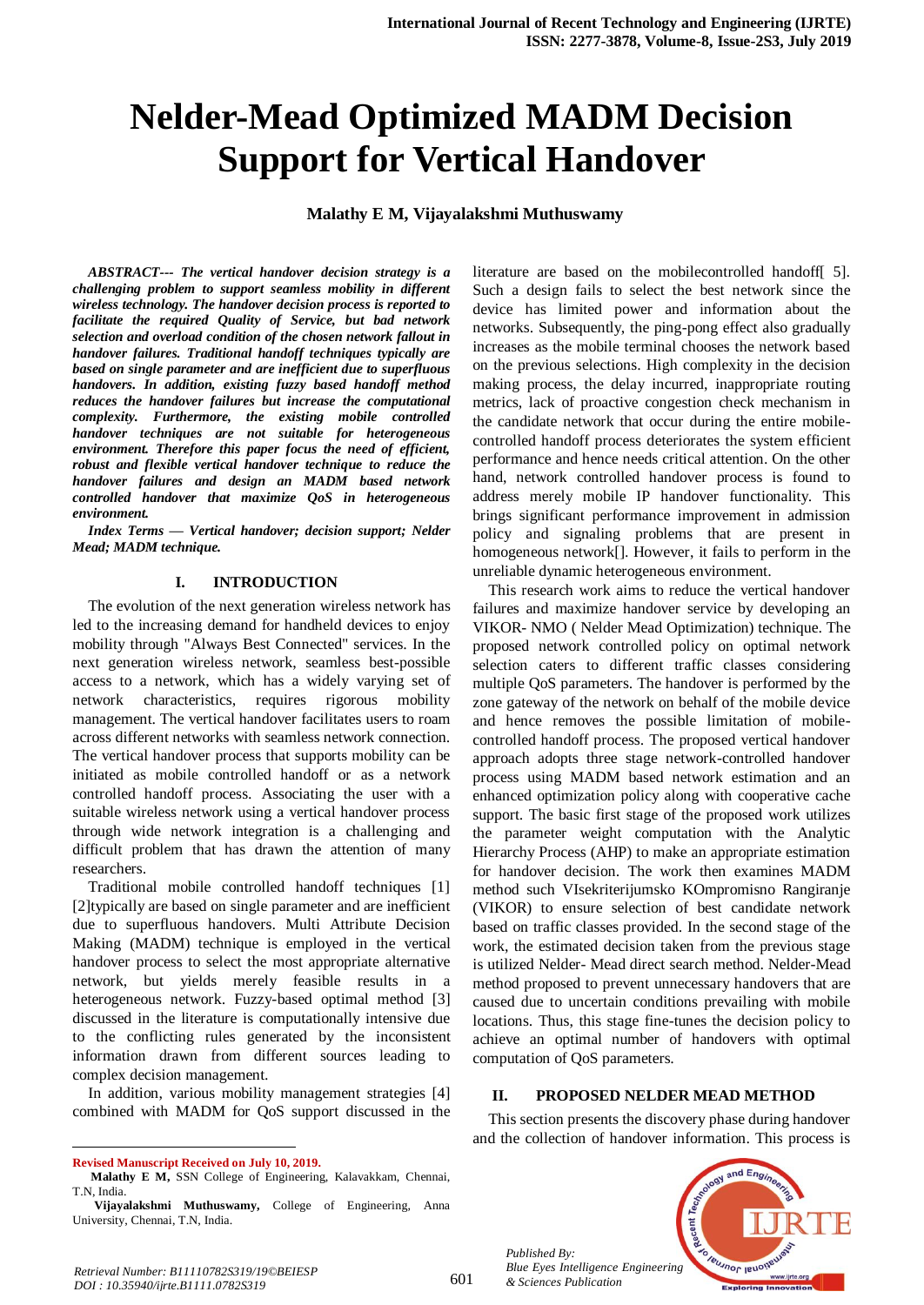effective in giving all information about different access point available, mobile terminals and other related parameters that are needed to proceed with handover. The required parameters are gathered to compute the handover decision. The proposed scheme measures the signal strength from the current PoA and the available candidate networks that efficiently avoids all the call drops due to fading condition that occurs in next generation network. The polynomial regression gives the accurate signal strength of data sequences with accumulator of previous data. Analytic Hierarchy Process (AHP) decomposes all major decision problems into a hierarchy of alternatives as stated by Saaty (1988). The evaluation parameters are computed from the scale value of weights and they play an important role in determining the network selection process. The aim of the method finds the value to be assigned for different traffic classes. The process brings clear picture of all the essential alternatives that influence the outcome of a decision. The QoS traffic classes include streaming, one-way transport classes such as watching video via YouTube where the delay is less important than the throughput. The background traffic is also a one-way traffic that includes sending or receiving SMS or emails. This class is of less importance to delay and throughput. Conversational traffic class on the other hand is a two way traffic for which online video conferencing is an ideal example, with delay as a very sensitive parameter, and throughput less important. Iterative traffic is also a two-way traffic class that includes chatting and truncations on web services. Thus, AHP fixes priority to the parameters to generate an accurate network between WiMAX and WiFi.

### **III. MADM- VIKOR COMPUTATION MODEL**

VIKOR (VIsekriterijumsko KOmpromisno Rangiranje) is a MADM method that gives a compromise score of the network with the list of measurable alternatives that are present along with conflicting criteria (Parameshwaran et al. 2015). This is an aggregating deciding function, which produce results closest to the desirable ideal solution. VIKOR method in this research work is adopted as it gives the best result for voice data (Peng 2012). The method determines the best value Fi+ and worst value Fi- for the evaluation criterion function. The objective function determination is the first step with evaluation attribute identification. The method determines the best value Fi+ and worst value Fi- for the evaluation criterion function.



The method determines the best value Fi+ and worst value Fi- for the evaluation criterion function. The objective function determination is the first step with evaluation attribute identification. The network ranking is obtained by sorting the score values of WSj, WRj, WQj by descending order. The VIKOR compromise network score is obtained by WQj measured value. The minimum WQj value brings the best alternative solution. The two solutions arise with case 1, where  $a(1)$  and  $a(2)$  are of acceptable stage when complementary conditions are satisfied. With VIKOR, the computation of the vertical handover performed is measured as the occurrence of handover event. The collective ranking performed provides the best network selection to mobile nodes and QoS selection enable the moble user to effectivly use the services of network.

## *A. Nelder Mead Optimization*

The Nelder-Mead method defined as a direct search optimization technique uses the concept of simplex  $N +1$ vertices in N dimension. The technique yields an optimal solution with N variable parameters for well-defined objective functions. The algorithm is designed to minimize the Function  $f(x)$  value that creates the estimation value to trigger vertical handover. The energy consumption of a route due to handover of mobile nodes across the links present in a heterogeneous environment is defined as handover route energy. To effectively evaluate the handover energy consumption, handover transition energy alone is



*Published By:*

*& Sciences Publication*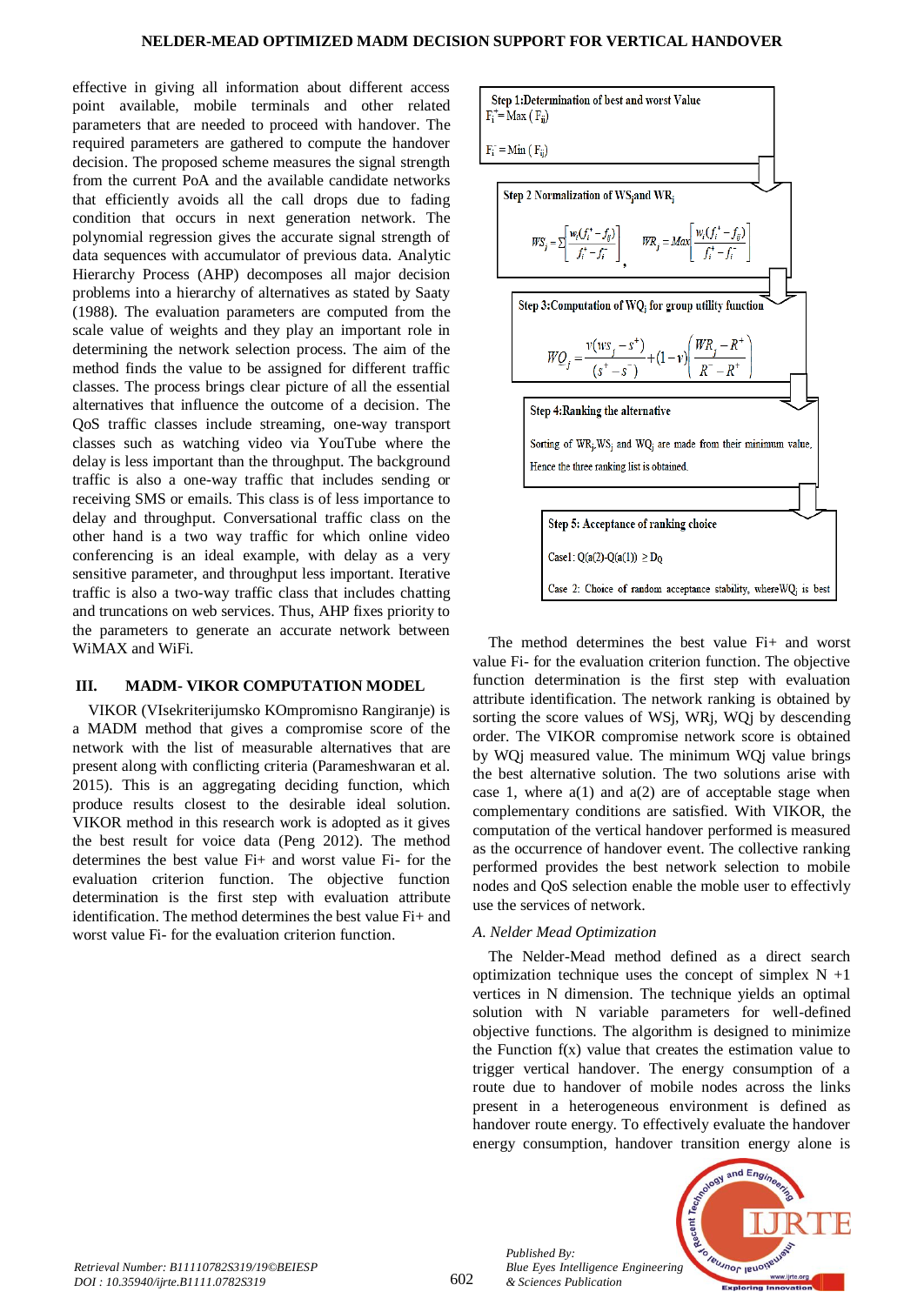considered. Let there be  $\Gamma$  links present in a route  $R$  for the mobile node to switch over to candidate network. The Γ links connect  $\Gamma$  +1 number of nodes including the current point of attachment to candidate network. Let BSi be the current point of attachment and BSc be the andidate network point of attachment for handover. Thus the handover route can be written as a finite sequence of links.

The objective is to improve the performance of the vertical handover decision in order to minimize the number of handovers and avoid unnecessary handovers. Hence, objective function starts with the worst point  $N(3)$  and moved towards  $N(1)$  and  $N(2)$ . The points where the objective function values decrease at vertices are observed. At each step, the transformation is determined by computing one or more test points. The optimal solution that minimizes the function  $F(x)$  value is the estimation value that triggers vertical handover. The vertices that represent the mobile node position with respect to zone nodes are taken as N(1),  $N(2)$ ,  $N(3)$ . The iteration generates the vertex of mobile order with four possible operations reflection, expansion, contraction, and shrink. Reflection is computed the reflection point Nr by  $N_i = V + \rho(V - N_{n+1})$  if  $f(N1) \le$  $f(Nr)$   $\langle f(Nn) \rangle$ If  $f(Nr) < f(N1)$  then expansion is computed. If  $f(Nr) \ge f(xn)$ then contract operation is carried. These parameters and variable (represented in Table 6.1) are selected in such a way that fulfill  $\rho > 0$ ,  $\chi > 1$ ,  $0 < \gamma < 1$ , and  $0 < \sigma < 1$ .

#### **IV. PERFORMANCE ANALYSIS OF NMO- VIKOR & RESULTS**

To analyze the performance of the proposed Nelder-Mead optimization approach NS2 simulation is used. The method investigates the convergence rate of the objective function in order to study whether the proposed vertical handover decision optimize the energy consumption of the VHD. Variations in the speed of mobile users are performed to manipulate the handover occurrence rate. The mobility of the mobile nodes is varied with random distance with velocity varying from 10 km/h to 50 km/h. Mobile node sample considered vary from 10 to 250. The proposed work is network controlled and the optimal solution on vertical handover has to be initiated on the mobile nodes. The AODV protocol (Bikramjeet & Brar 2013) makes limited periodic updates of mobile nodes to mobility management. In addition, this routing protocol affords a method that reduces overhead and guarantees loop freedom in the paths. Hence, AODV routing protocol is adopted for the simulation. The mobile nodes are deployed in 4 Point of attachment with two base stations in WiMAX network and two access points in WiFi network represented as PoA1, PoA2, PoA3 and PoA4 respectively. The single cell radius is 100m in WiFi and 1500m in WiMAX. The simulation parameters used are reported.

The interaction between WiFi and WiMAX is observed through the simulation. These networks are designed to promote interoperability localized in the network. All mobile nodes are heterogeneous and energy-constrained. The size of the data packet is fixed according to four different traffic classes. The service selected is one among the four type of classes, namely streaming, conversational,

background, and interactive traffic classes. Figure 1 represents the handover computation with an occurrence of vertical handover between the WiMAX and WiFi networks. The result is compared with the multi attribute TOPSIS method, where an increase in handover occurs because the optimization policy is not employed. The speed of the mobile devices is varied from 10 km/h to 50 km/h and handover occurrence is observed. The result is presented with average values. The result shows the number of handover occurrence, VIKOR technique and VIKOR Nelder-Mead Optimization (VIKOR-NMO). The average value is presented once all simulation is carried. The maximum handover occurrence observed with VIKOR method is 68% with WiMAX network and 47% in WiFi network with background traffic classes at speed of 10 km/h. Figure 1 shows the method having 47% VHD count in WiMAX network and 42% in with background traffic classes. Once the speed is varied executes heavy vertical handover decision with maximum of 56% occurrence for in WiMAX and 42% in WiFi network for background traffic classes.

In WiMAX network, 20% improvement is noted with line of sight transmission of data with initial speed of about 10 km/h. It is also observed that 23% improvement is achieved in avoiding unnecessary handover at the speed of about 50 km/h with WiFi network, it is 12% improvement in initial at speed and 16% at 50 km/h.



*& Sciences Publication*